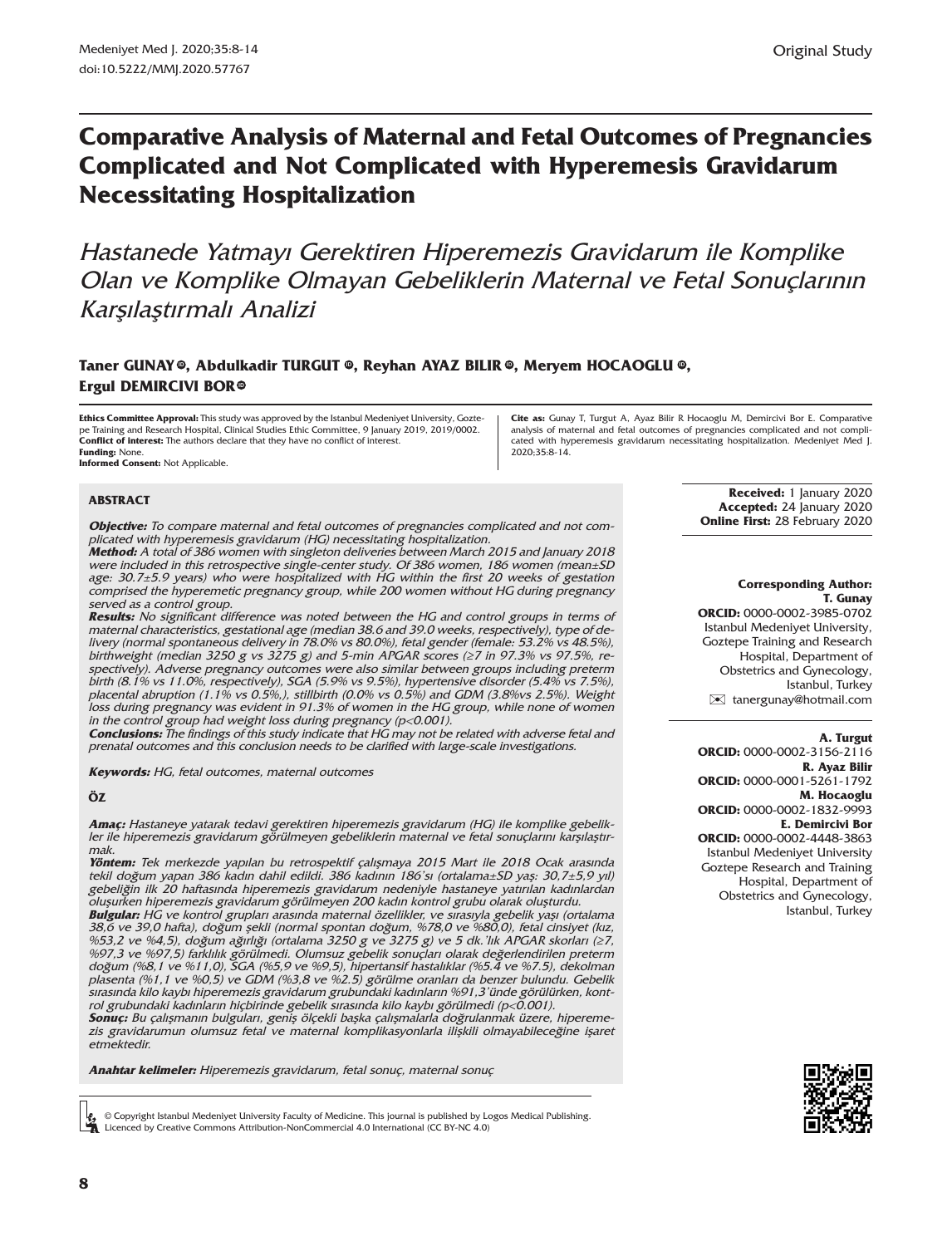T. Gunay et al. Comparative Analysis of Maternal and Fetal Outcomes of Pregnancies Complicated and Not Complicated with Hyperemesis Gravidarum Necessitating Hospitalization

## **INTRODUCTION**

HG, unlike the nausea and vomiting experienced by many women in early pregnancy, is a potentially life-threatening condition occurring in 0.3 to  $3\%$  of pregnancies<sup>1,2</sup>.

HG is a frequent reason for hospitalization among pregnant women, and is a disease for which the diagnosis is based on clinical judgment given the lack of well-defined diagnostic criteria<sup>2,3</sup>. Notably, the adverse impact of HG on pregnancy outcomes, particularly for the offspring, remains inconclusive in terms of the associated risk for low birthweight, preterm birth, small-for-gestationalage (SGA), stillbirth and abnormalities of placental conditions $2-8$ .

Therefore, there is a need for studies addressing the potential effect of HG on pregnancy outcomes via uniform diagnostic criteria and possible confounders2,3.

This retrospective cohort study of singleton deliveries was therefore designed to comparatively evaluate the maternal and fetal outcomes of pregnancies complicated or uncomplicated with HG necessitating hospitalization.

#### **MATERIALS and METHODS**

#### **Study population**

This study approved by the Istanbul Medeniyet University, Goztepe Training and Research Hospital Clinical Studies Ethics Committee. A total of 386 women (median age 26 years, range, 17-39 years) with singleton deliveries between March 2015 and January 2018 were included in this retrospective single-center study. Of 386 women, 186 women (mean±SD age: 30.7±5.9 years) who were hospitalized with HG within the first 20 weeks of gestation comprised the hyperemetic pregnancy group, while 200 women without HG during pregnancy served as a control group. HG was defined as long-lasting nausea and vomiting requiring antepartum hospitalizations for hyperemesis before the 20<sup>th</sup> week of gestation. All pregnant women who were hospitalized in our center within the study period due to HG during the first 20 weeks of gestation were included in the study. Pregnant women with HG treated on an outpatient basis, those at >20 weeks of gestation and those who gave birth in other hospitals were excluded from the study.

### **Study parameters**

Data on maternal characteristics (age, smoking status, parity, weight loss during pregnancy), delivery characteristics (gestational age, type of delivery), fetal characteristics (gender, birthweight, 5-min APGAR scores) and adverse pregnancy outcomes including preterm birth, small for gestational age (SGA), pregnancy-induced hypertensive disorder, placental abruption, stillbirth and gestational diabetes mellitus (GDM) were recorded in both the hyperemesis gravida and control groups.

Hypertensive disorders of pregnancy were classified according to the International Society for the study of Hypertension in Pregnancy (ISSHP) definitions<sup>9</sup>.

Preterm delivery was accepted as <37 gestationweek deliveries. Stillbirth was defined as birth of an infant with no signs of life at or after 24 weeks of gestation. SGA was defined as birth weight at a particular gestational age below the 10th percentile.

#### **Statistical analysis**

Statistical analysis was made using IBM SPSS Statistics for Windows, Version 25.0 software (IBM Corp., Armonk, NY, USA). Fisher's exact test, Pearson Chi-Square test and Fisher-Freeman-Halton Test (Monte Carlo) were used to analyze categorical variables, while numerical data were analyzed using the Mann-Whitney U test. Data were expressed as mean (standard deviation; SD), minimum-maximum, quartiles (Q1, Q3) and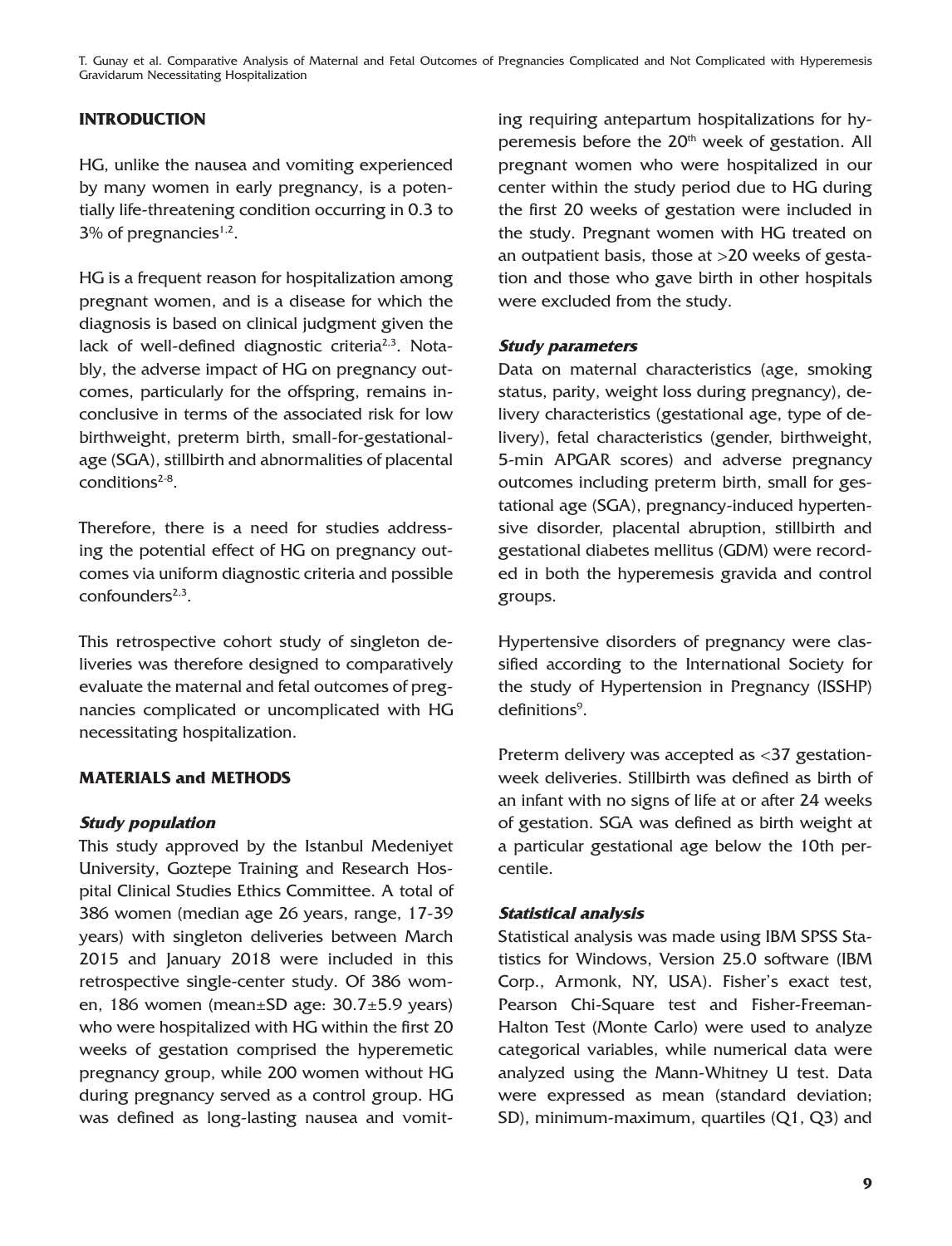number (n) and percentage (%) where appropriate. p<0.05 was considered statistically significant.

### **RESULTS**

#### **Maternal characteristics**

No significant difference was noted between the HG and control groups in terms of maternal characteristics including age (median 26 years for each), percentages of nonsmokers (94.6% and 95.0%, respectively) and parity (57% were nulliparous in each group) (Table 1).

Weight loss during pregnancy was evident in 91.3% of women (up to 6.9 kg in 56.9%) in the HG group,

#### **Table 1. Maternal characteristics in the study groups.**

while none of women in the control group had weight loss during pregnancy (p<0.001, Table 1).

### **Delivery characteristics**

No significant difference was noted between the HG and control groups in terms of delivery characteristics including gestational age (median 38.6 vs 39.0 weeks) and type of delivery (normal spontaneous delivery: 78.0% vs 80.0%) (Table 2).

### **Fetal characteristics**

No significant difference was noted between the HG and control groups in terms of fetal characteristics including gender (female: 53.2% vs 48.5%), birthweight (median 3250 g vs 3275 g,), 5-min APGAR scores (≥7 in 97.3% vs 97.5%) (Table 2).

|                                     |                | Total $(n=386)$ | $HG (n=186)$    | Control $(n=200)$ | p value              |
|-------------------------------------|----------------|-----------------|-----------------|-------------------|----------------------|
| <b>Maternal characteristics</b>     |                |                 |                 |                   |                      |
| Age (years), median (min/max)       |                | 26 (17/39)      | 26 (18/39)      | 26 (17/36)        | 0.743 <sup>1</sup>   |
| Smoking, $n$ $%$                    |                |                 |                 |                   |                      |
| No.                                 |                | 366 (94.8)      | 176 (94.6)      | 190 (95.0)        | 0.999 <sup>2</sup>   |
| Yes                                 |                | 20(5.2)         | 10(5.4)         | 10(5.0)           |                      |
| <b>Parity</b>                       |                |                 |                 |                   |                      |
| <b>Nulliparous</b>                  |                | 220 (57.0)      | 106 (57.0)      | 114 (57.0)        |                      |
| <b>Multiparous</b>                  |                | 166(43.0)       | 80 (43.0)       | 86 (43.0)         | 0.999 <sup>2</sup>   |
|                                     | Yes            | 170 (44.0)      | $170(91.3)^{*}$ | O(0.0)            |                      |
|                                     | $<$ 6.9 kg     | 106(27.4)       | $106(56.9)^{*}$ | O(0.0)            |                      |
| Weight loss during pregnancy, n (%) | 7-14.9 kg      | 19(4.9)         | $19(10.2)^{*}$  | O(0.0)            | < 0.001 <sup>3</sup> |
|                                     | $\geq$ 15.0 kg | 2(0.5)          | 2(1.1)          | 0(0.0)            |                      |
|                                     | Missing        | 43 (11.1)       | 43(23.1)        |                   |                      |
|                                     |                |                 |                 |                   |                      |

<sup>1</sup>Mann Whitney U Test (Monte Carlo), <sup>2</sup> Pearson Chi-Square Test (Exact), <sup>3</sup> Fisher Freeman Halton Test (Monte Carlo) \*p<0.001 compared to control group

|  |  |  | Table 2. Delivery and fetal characteristics in the study groups. |  |  |  |
|--|--|--|------------------------------------------------------------------|--|--|--|
|--|--|--|------------------------------------------------------------------|--|--|--|

|                                             | Total (n=386)    | $HG (n=186)$     | Control $(n=200)$ | p value            |
|---------------------------------------------|------------------|------------------|-------------------|--------------------|
| <b>Delivery characteristics</b>             |                  |                  |                   |                    |
| Gestational age (week), median (Q1/Q3)      | 38.65 (37.5/40)  | 38.6 (37.6/40)   | 39 (37.5/40.05)   | 0.927 <sup>1</sup> |
| Type of delivery, n (%)                     |                  |                  |                   |                    |
| C/S                                         | 81 (21.0)        | 41 (22.0)        | 40 (20.0)         | 0.708 <sup>2</sup> |
| Normal spontaneous delivery                 | 305 (79.0)       | 145 (78.0)       | 160 (80.0)        |                    |
| <b>Fetal characteristics</b>                |                  |                  |                   |                    |
| Fetal gender, n (%)                         |                  |                  |                   |                    |
| Female                                      | 196 (50.8)       | 99(53.2)         | 97 (48.5)         | 0.361 <sup>2</sup> |
| Male                                        | 190 (49.2)       | 87 (46.8)        | 103(51.5)         |                    |
| Fetal birthweight $(gr)$ , median $(Q1/Q3)$ | 3265 (2870/3640) | 3250 (2850/3610) | 3275 (2915/3640)  | 0.698 <sup>1</sup> |
| 5-min APGAR, n (%)                          |                  |                  |                   |                    |
| $\geq$ 7                                    | 376 (97.4)       | 181 (97.3)       | 195 (97.5)        | 0.999 <sup>3</sup> |
| $\langle 7$                                 | 10(2.6)          | 5(2.7)           | 5(2.5)            |                    |
|                                             |                  |                  |                   |                    |

<sup>1</sup> Mann Whitney U Test(Monte Carlo), <sup>2</sup> Pearson Chi-Square Test (Exact), <sup>3</sup> Fisher Exact Test (Exact)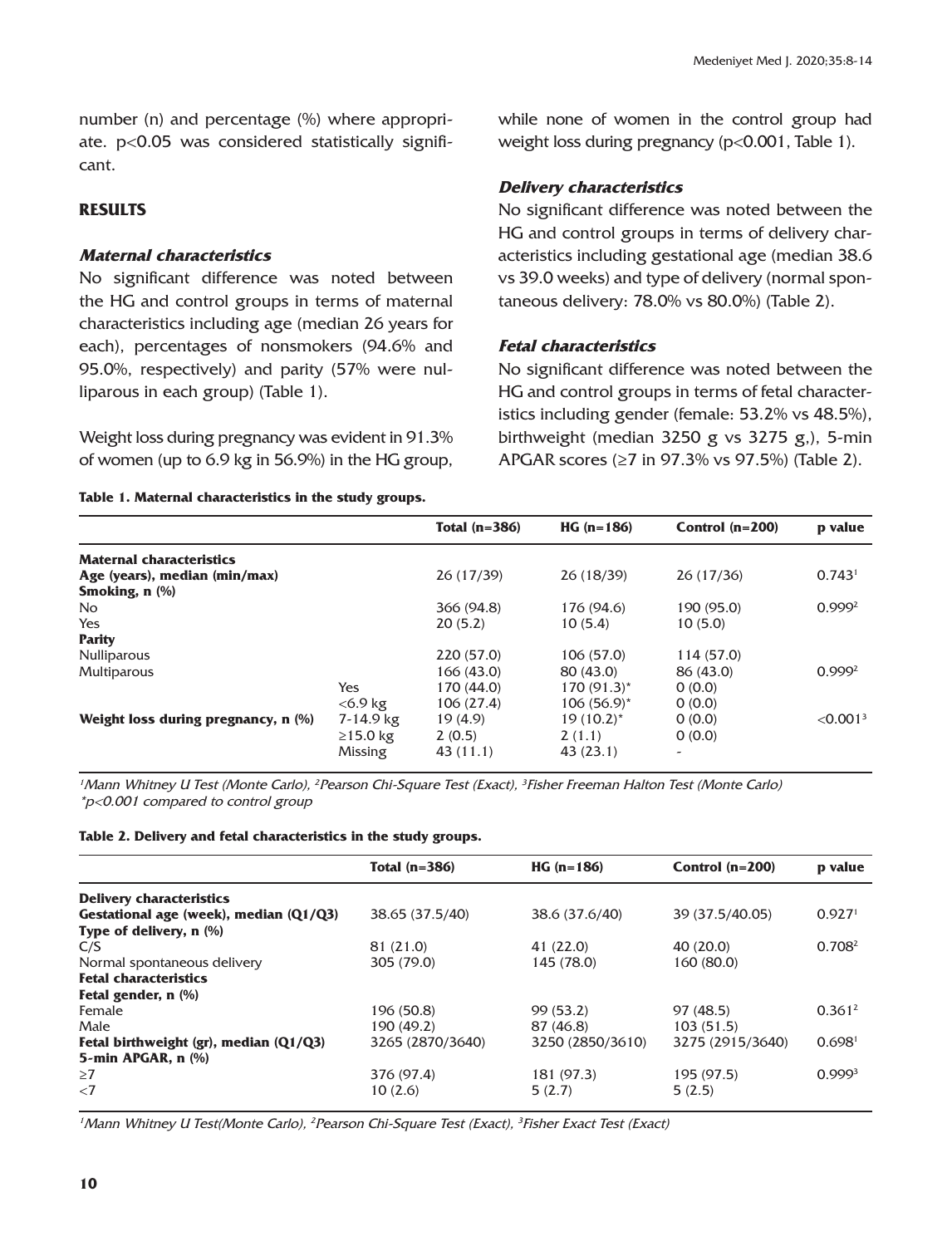T. Gunay et al. Comparative Analysis of Maternal and Fetal Outcomes of Pregnancies Complicated and Not Complicated with Hyperemesis Gravidarum Necessitating Hospitalization

| Table 3. Adverse pregnancy outcomes in study groups. |  |  |  |  |
|------------------------------------------------------|--|--|--|--|
|------------------------------------------------------|--|--|--|--|

|                                   | Total $(n=386)$ | $HG (n=186)$ | Control $(n=200)$ | p value |
|-----------------------------------|-----------------|--------------|-------------------|---------|
| Adverse pregnancy outcomes, n (%) |                 |              |                   |         |
| <b>Preterm delivery</b>           |                 |              |                   |         |
| No                                | 349 (90.4)      | 171 (91.9)   | 178 (89.0)        | 0.388   |
| Yes                               | 37(9.6)         | 15(8.1)      | 22(11.0)          |         |
| <b>SGA</b>                        |                 |              |                   |         |
| <b>No</b>                         | 356 (92.2)      | 175 (94.1)   | 181 (90.5)        | 0.253   |
| Yes                               | 30(7.8)         | 11(5.9)      | 19(9.5)           |         |
| <b>Hypertensive disorder</b>      |                 |              |                   |         |
| No.                               | 361 (93.5)      | 176 (94.6)   | 185 (92.5)        | 0.417   |
| Yes                               | 25(6.5)         | 10(5.4)      | 15(7.5)           |         |
| <b>Placental abruption</b>        |                 |              |                   |         |
| No                                | 383 (99.2)      | 184 (98.9)   | 199 (99.5)        | N/A     |
| Yes                               | 3(0.8)          | 2(1.1)       | 1(0.5)            |         |
| <b>Stillbirth</b>                 |                 |              |                   |         |
| N <sub>o</sub>                    | 385 (99.7)      | 186 (100.0)  | 199 (99.5)        | N/A     |
| Yes                               | 1(0.3)          | 0(0.0)       | 1(0.5)            |         |
| <b>Gestational diabetes</b>       |                 |              |                   |         |
| N <sub>o</sub>                    | 374 (96.9)      | 179 (96.2)   | 195 (97.5)        | 0.564   |
| Yes                               | 12(3.1)         | 7(3.8)       | 5(2.5)            |         |

Pearson Chi-Square Test (Exact)

#### **Adverse pregnancy outcomes**

No significant difference was noted between the HG and control groups in terms of adverse pregnancy outcomes including rates for preterm birth (8.1% vs 11.0%,), SGA delivery (5.9% vs 9.5%,), hypertensive disorder (5.4% vs 7.5%), placental abruption  $(1.1\%$  vs 0.5%), stillbirth  $(0.0\%$  vs 0.5%,) and GDM (3.8% vs 2.5%) (Table 3).

Pregnancy-induced hypertensive disorder in the HG  $(n=10)$  and control  $(n=15)$  groups involved preeclampsia (in 5 and 7 cases, respectively), gestational hypertension (in 4 and 7 cases, respectively) and chronic hypertension with superimposed pre-eclampsia (1 case in each group).

#### **DISCUSSION**

The findings of this retrospective cohort study on women with singleton deliveries who experienced complicated or uncomplicated pregnancies with HG did not reveal any significant impact of HG on maternal and fetal outcomes in terms of fetal birthweight, 5-min APGAR scores, preterm birth, SGA, pregnancy-induced hypertensive disorder, placental abruption, stillbirth and GDM.

Similar to these findings, in a previous retrospective cohort study of fetal and maternal outcomes in pregnancies with or without HG from Turkey, any statistically significant differences were not reported between pregnancies with or without hyperemesis in terms of SGA birth, preterm birth, Apgar scores, fetal birth weight, gestational diabetes, pregnancy-induced hypertension, or fetal gender and type of delivery<sup>8</sup>. The authors of that study concluded that HG was not associated with adverse pregnancy outcomes<sup>8</sup>.

Likewise, in a Norwegian mother and infant cohort of 71,468 singleton pregnancies, no association of HG was reported with low birthweight, preterm birth, delivering SGA infant and 5-min Apgar scores, regardless of the maternal weight gain (< 7 or  $\geq$  7 kg)<sup>3</sup>.

The current study findings revealed similar risks for placental abruption and placental insufficiency disorders including gestational hypertension, pre-eclampsia and stillbirth in pregnancies complicated or uncomplicated with HG. This supports the data from a prospective cohort study of 2252 pregnant women, which indicated lack of any as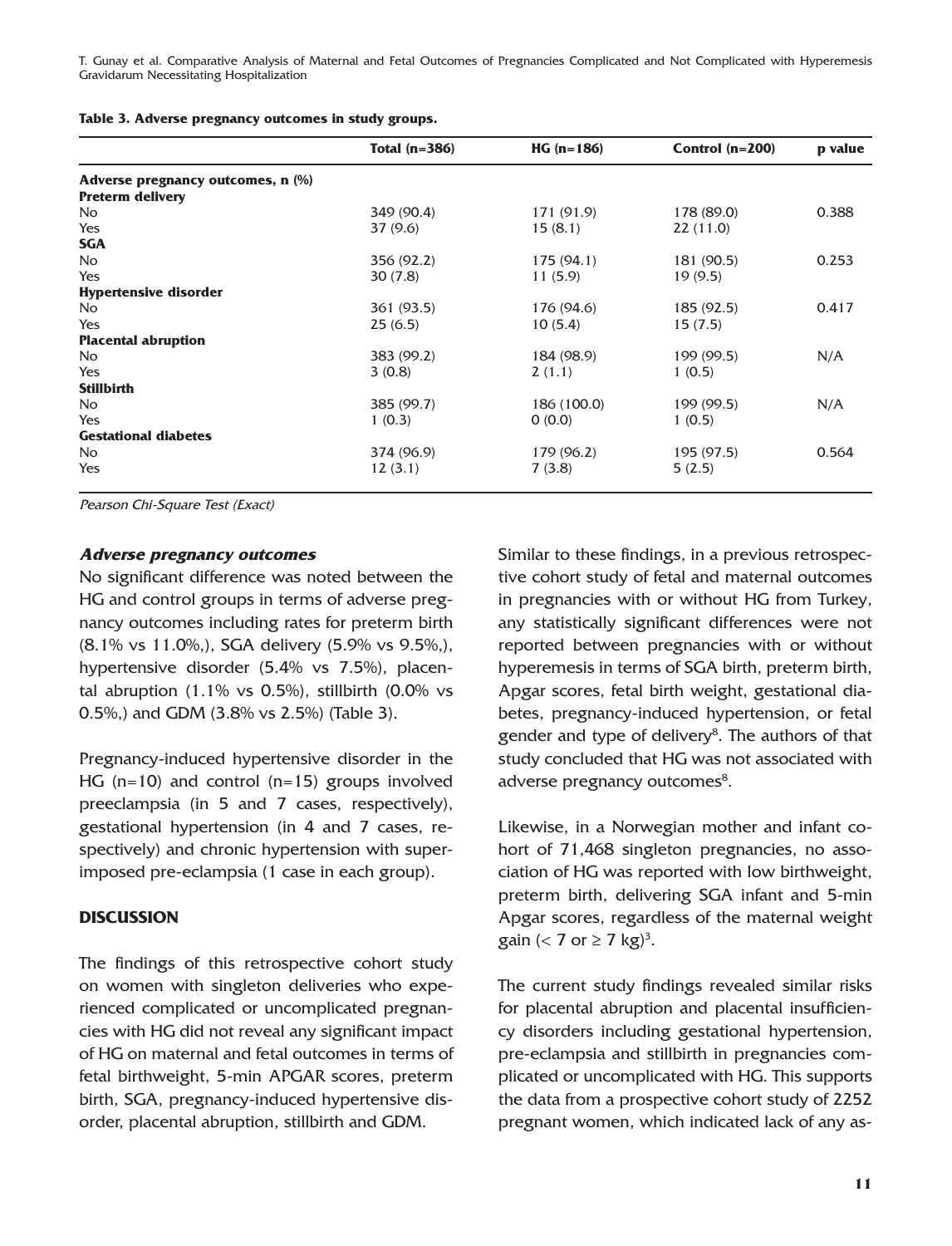sociation of HG with placental insufficiency, poor neonatal outcomes and placental outcomes<sup>10</sup>.

However, although the current study findings support the view that HG requiring hospitalization was not associated with an increased risk for preterm birth, low birth weight or  $SGA^{3,8}$ , it should be noted that there are conflicting data in the literature on fetal outcomes and placental conditions after in-utero exposure to maternal  $HG^2$ .

In a population-based retrospective Norwegian cohort study of 156,000 singleton pregnancies, hyperemetic pregnancies were reported to be associated with an increased risk of low birth weight, SGA, preterm delivery, 5-min Apgar scores <7 compared to pregnancies without hyperemesis, but only for women gaining less than 7 kg during pregnancy4 . The authors indicated that the adverse fetal outcomes associated with hyperemesis were related to and mostly limited to poor maternal weight gain $^4$ .

In a Swedish cohort study, HG in the first trimester was reported to be associated with an increased risk of subsequent complications of pre-eclampsia, and preterm delivery with pre-eclampsia, in addition to placental abruption and delivering an  $SGA$  infant<sup>11</sup>.

Findings from a Dutch historical cohort study of 1.2 million singleton births revealed an association of HG with an increased risk for preterm delivery but not for SGA or low birth weight<sup>12</sup>. An American cohort study of 520,000 live births reported that HG was associated with a higher likelihood of delivering a low birth weight and  $SGA$  infant $6$ .

In a meta-analysis of studies on HG and pregnancy outcomes, it was reported that HG was associated with a 30% increase in risk for preterm birth and SGA, and a 40% increase in risk for low birth weight infants $13$ .

In fact, low maternal gestational weight gain, re-

gardless of maternal hyperemesis status, has been considered to be associated with an increased risk of preterm birth, low birth weight and intrauterine growth retardation $14,15$ . This emphasizes the association between HG and adverse pregnancy outcomes to be related to poor maternal weight gain rather than the direct effect of  $HG^{3,4,7}$ , along with the greater risk for growth retardation and fetal anomalies in HG cases with weight loss > 5% of the pre-pregnancy weight<sup>7</sup>.

Given that weight loss was evident  $\langle$  <6.9 kg in 56.9% and 7-14.9 kg in 10.2% of the pregnants) in 91.3% of the women with HG in the current study cohort, the lack of association of HG or concomitant weight loss with adverse pregnancy outcomes supports the view that with good antenatal care and management of women hospitalized with HG, the risk of adverse pregnancy outcomes is likely to be diminished<sup>3</sup>.

Nonetheless, whether or not HG was associated with negative short-term consequences, the possibility of long-term consequences related to fetal undernutrition during first trimester has also been suggested, including an increased risk for cardiovascular disease, diabetes and schizophrenia in later life<sup>3,16,17</sup>.

Moreover, in a population-based cohort study in 8 211 850 pregnancies, presence of HG was reported to be associated with increased risk of anemia, preeclampsia, eclampsia, venous thromboembolism in addition to increased risk of cesarean, induced or preterm/very preterm delivery, low birth weight or SGA babies and post-natal neonatal intensive care stay<sup>18</sup>.

Although the exact etiology of HG remains unknown, it is considered to be a multifactorial disease<sup>2</sup>. Age group of 20-24 years, nulliparity and underweight were reported to be the factors associated with severe hyperemesis gravidarum<sup>19</sup>. The characteristics of women with hyperemetic pregnancies in the current study cohort support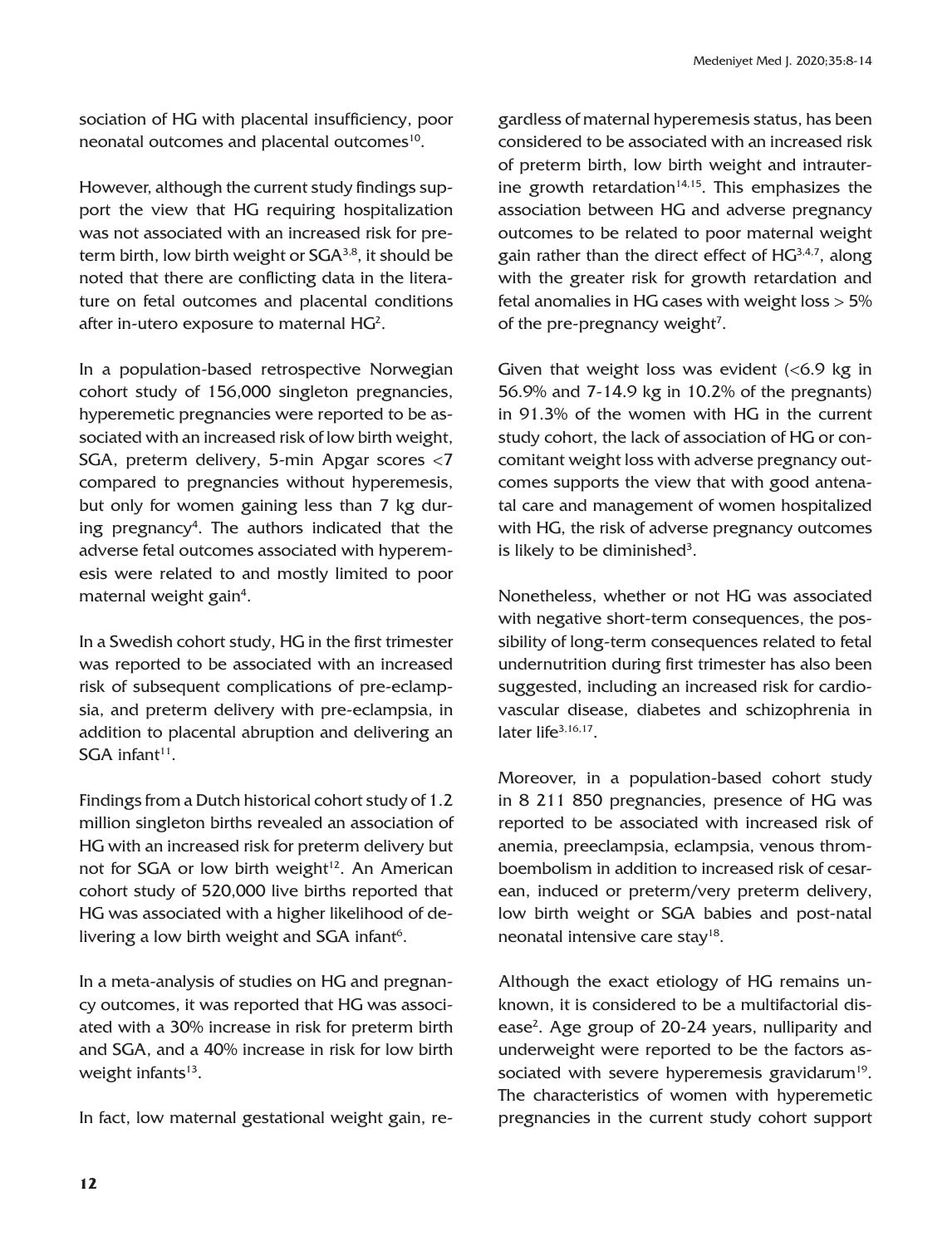T. Gunay et al. Comparative Analysis of Maternal and Fetal Outcomes of Pregnancies Complicated and Not Complicated with Hyperemesis Gravidarum Necessitating Hospitalization

the higher likelihood of younger (vs. older) maternal age, nonsmoker (vs. active smoker) status and primiparity (vs. multiparity) in pregnancies complicated by HG2,20,21.

While adverse pregnancy outcomes of HG are conflicting and the current study findings revealed no association of the condition with an increased risk of fetal or maternal outcomes compared to the control pregnancies, it should be noted that HG has been associated with a significant psychosocial burden in women together with an adverse impact on daily activities $^{22}$  in addition to increased risk of low quality of life negatively affecting the acceptance of pregnancy and the role of motherhood<sup>23</sup>. This seems notable given the reported lack of support from healthcare professionals and suboptimal management of women with  $HG^{22}$ .

The retrospective single center design seems to be the major limitation to the current study, which prevents establishing the temporality between cause and effect as well as generalizing our findings to overall HG population.

# **CONCLUSION**

These findings of a retrospective cohort of women with singleton deliveries who experienced complicated or uncomplicated pregnancies with HG, seem to indicate that HG may not be related with adverse fetal and prenatal outcomes and this conclusion needs to be clarified with large-scale investigations addressing not only short-term consequences but also possible long-term risks of HG on the offspring as well as the perspectives of women suffering from HG.

### **REFERENCES**

- 1. Verberg MF, Gillott DJ, Al-Fardan N, Grudzinskas JG. Hyperemesis gravidarum, a literature review. Hum Reprod Update. 2005;11(5):527-39. [\[CrossRef\]](https://doi.org/10.1093/humupd/dmi021)
- 2. London V, Grube S, Sherer DM, Abulafia O. Hyperemesis Gravidarum: A Review of Recent Literature. Pharmacology. 2017;100(3-4):161-71. [\[CrossRef\]](https://doi.org/10.1159/000477853)
- 3. Vikanes ÅV, Støer NC, Magnus P, Grjibovski AM. Hyper-

emesis gravidarum and pregnancy outcomes in the Norwegian Mother and Child Cohort - a cohort study. BMC Pregnancy Childbirth. 2013;13:169. [\[CrossRef\]](https://doi.org/10.1186/1471-2393-13-169)

- 4. Dodds L, Fell DB, Joseph KS, Allen VM, Butler B. Outcomes of pregnancies complicated by hyperemesis gravidarum. Obstet Gynecol. 2006;107(2 Pt 1):285-92. [\[CrossRef\]](https://doi.org/10.1097/01.AOG.0000195060.22832.cd)
- 5. Paauw JD, Bierling S, Cook CR, Davis AT. Hyperemesis gravidarum and fetal outcome. JPEN J Parenter Enteral Nutr. 2005;29(2):93-6. [\[CrossRef\]](https://doi.org/10.1177/014860710502900293)
- 6. Bailit JL. Hyperemesis gravidarium: epidemiologic findings from a large cohort. Am J Obstet Gynecol. 2005;193:811-4. [\[CrossRef\]](https://doi.org/10.1016/j.ajog.2005.02.132)
- 7. Gross S, Librach C, Cecutti A. Maternal weight loss associated with Hyperemesis gravidarium: a predictor of fetal outcome. Am J Obstet Gynecol. 1989;160:906-9. **[\[CrossRef\]](https://doi.org/10.1016/0002-9378(89)90307-4)**
- 8. Kuru O, Sen S, Akbayır O, et al. Outcomes of pregnancies complicated by Hyperemesis gravidarium. Arch Gynecol Obstet. 2012;285:1517-21. [\[CrossRef\]](https://doi.org/10.1007/s00404-011-2176-3)
- 9. Brown MA, Magee LA, Kenny LC, et al. International Society for the Study of Hypertension in Pregnancy (IS-SHP). Hypertensive Disorders of Pregnancy: ISSHP Classification, Diagnosis, and Management Recommendations for International Practice. Hypertension. 2018;72:24-43. [\[CrossRef\]](https://doi.org/10.1161/HYPERTENSIONAHA.117.10803)
- 10. Koudijs HM, Savitri AI, Browne JL, et al. Hyperemesis gravidarium and placental dysfunction disorders. BMC Pregnancy Childbirth. 2016;16:374. [\[CrossRef\]](https://doi.org/10.1186/s12884-016-1174-7)
- 11. Bolin M, Åkerud H, Cnattingius S, Stephansson O, Wikström AK. Hyperemesis gravidarium and risks of placental dysfunction disorders: a population-based cohort study. BJOG. 2013;120:541-7. [\[CrossRef\]](https://doi.org/10.1111/1471-0528.12132)
- 12. Roseboom TJ, Ravelli AC, van der Post JA, Painter RC. Maternal characteristics largely explain poor pregnancy outcome after Hyperemesis gravidarium. Eur J Obstet Gynecol Reprod Biol. 2011;156:56-9. [\[CrossRef\]](https://doi.org/10.1016/j.ejogrb.2011.01.010)
- 13. Veenendaal MV, van Abeelen AF, Painter RC, van der Post JA, Roseboom TJ. Consequences of HG for offspring: a systematic review and meta-analysis. BJOG. 2011;118:1302-13. [\[CrossRef\]](https://doi.org/10.1111/j.1471-0528.2011.03023.x)
- 14. Han Z, Lutsiv O, Mulla S, Rosen A, Beyene J, McDonald SD; Knowledge Synthesis Group. Low gestational weight gain and the risk of preterm birth and low birthweight: a systematic review and meta-analyses. Acta Obstet Gynecol Scand. 2011;90:93-954. [\[CrossRef\]](https://doi.org/10.1111/j.1600-0412.2011.01185.x)
- 15. McDonald SD, Han Z, Mulla S, Beyene J; Knowledge Synthesis Group. Overweight and obesity in mothers and risk of preterm birth and low birth weight infants: systematic review and meta-analyses. BMJ. 2010;341:c3428. [\[CrossRef\]](https://doi.org/10.1136/bmj.c3428)
- 16. Roseboom TJ, Painter RC, van Abeelen AFM, Veenendaal MVE, de Rooij SR. Hungry in the womb: what are the consequences? Lessons from the Dutch famine. Maturitas. 2011;70:141-5. [\[CrossRef\]](https://doi.org/10.1016/j.maturitas.2011.06.017)
- 17. Rapoport JL, Giedd JN, Gogtay N. Neurodevelopmental model of schizophrenia: update 2012. Mol Psychiatry. 2012;17:1228-38. [\[CrossRef\]](https://doi.org/10.1038/mp.2012.23)
- 18. Fiaschi L, Nelson-Piercy C, Gibson J, Szatkowski L, Tata LJ. Adverse Maternal and Birth Outcomes in Women Admitted to Hospital for Hyperemesis Gravidarum: a Population-Based Cohort Study. Paediatr Perinat Epidemiol. 2018;32:40-51. [\[CrossRef\]](https://doi.org/10.1111/ppe.12416)
- 19. Thakur M, Gautam J, Dangal G. Severity of Hyperemesis